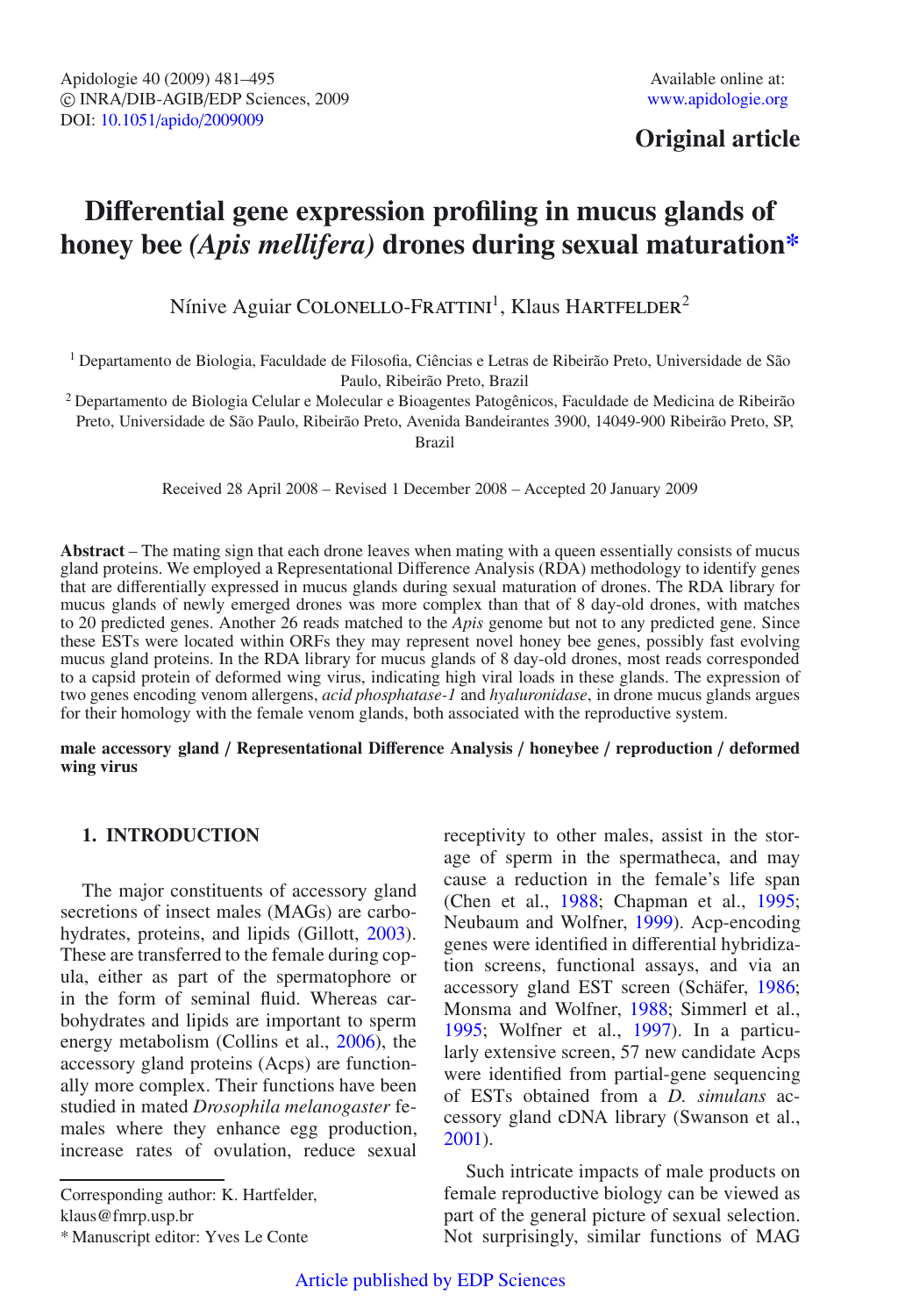products have been described in many other insects with a solitary life history. However, the social insects – and foremost the highly eusocial honey bee, *Apis mellifera* – deviate from the general pattern of insect reproductive biology and associated life histories (Heinze and Schrempf, [2008\)](#page-13-3). The highly fertile female caste, the queen, has a much longer life span than the subfertile workers and, in the case of the honey bee, the queens may mate successively with 15 and more drones during one or few mating flights early in her adult life (Estoup et al., [1994](#page-13-4)). The male drones, in contrast, have a very short adult life span, as they either die during the in-flight copulation event or, the less lucky ones, later in season after being expelled from the colony by the workers. This difference in honey bee mating and reproductive biology in general, when compared to solitary insects, prompted our interest in the MAG products of honey bee drones.

After their emergence from brood cells, drones pass through an 8–10 day period of sexual maturation before they start flying to the congregation areas that are visited by virgin queens. During this period, their flight muscles are fully developed and they also complete the maturation of sperm in their reproductive system (Mindt, [1962\)](#page-13-5). This maturation process appears to be controlled and synchronized by the endocrine system. Corpora allata activity and, consequently, the juvenile hormone titer gradually increases within the first days of adult life and exhibits a peak during this period of sexual maturation, promoting flight activity (Giray and Robinson, [1996;](#page-13-6) Tozetto et al., [1997](#page-14-4)). Concomitantly, the ecdysteroid titer drops and remains at basal levels during the rest of the drone's adult life (Colonello and Hartfelder, [2003\)](#page-12-3).

The reproductive tract of a honey bee drone contains a pair of very large accessory glands (Snodgrass, [1956](#page-14-5)), also called mucus glands. During copulation, the drone everts an endophallus (Woyke, [2008\)](#page-14-6) and transfers sperm together with a highly viscous mucus secretion. This secretion rapidly polymerizes when exposed to air. Considering that drones lack external genitalia and claspers, it may play an important role as a glue to maintain the drone attached to the queen until sperm transfer is

completed. Subsequently, the endophallus ruptures and the mucus gland secretions form a mating plug that also contains cornual gland and bulbus secretions (Koeniger and Koeniger, [2000](#page-13-7)). Contrary to what one might expect, this mating sign is not a functional plug that prevents a queen from quickly re-mating with other drones in the congregation area. Rather, the following drone uses a special hair field on the genitalia to remove the mating sign (Koeniger and Koeniger, [2000\)](#page-13-7).

Apart from speculations on serving as a glue during in-flight copulation, little is known about the products or functions of MAG secretions in bees. In fact, despite its role as a model organism for sociality in the Hymenoptera, it is not the honey bee that has taken a lead in this field but rather the bumble bee, *Bombus terrestris*. The mating plug that a bumble bee male inserts into the *bursa copulatrix* during sperm transfer is chemically relatively simple. It contains a large amount of a cyclic dipeptide in a mixture with four fatty acids that turn the secretion into a highly viscous mass (Baer et al., [2000\)](#page-12-4). When testing the biological activity of the mating plug components, Baer et al. [\(2001\)](#page-12-5) identified linoleic acid as the active compound that makes a female become unreceptive to other males.

In the honey bee *Apis mellifera*, we previously surveyed the proteins secreted into the lumen of the mucus glands. These glands secrete an enormous amount of protein during sexual maturation of the drones. The molecular mass of mucus proteins ranges from 25 to 174 kDa, but it is a set of only three proteins between 43 and 47.5 kDa that gradually becomes dominant in the protein spectrum (Colonello and Hartfelder, [2003\)](#page-12-3). When comparing the mucus gland secretion of newly emerged drones to 8 day-old sexually mature drones, we observed a striking reduction in protein pattern complexity as the drones age. This increase in the amount of total protein, accompanied by a reduction in protein pattern complexity, was found to be contingent on the decreasing ecdysteroid titer. Injections of 20-hydroxyecdysone caused a delay in mucus gland maturation, impeding the protein content increase and conserving the complex protein pattern typical of newly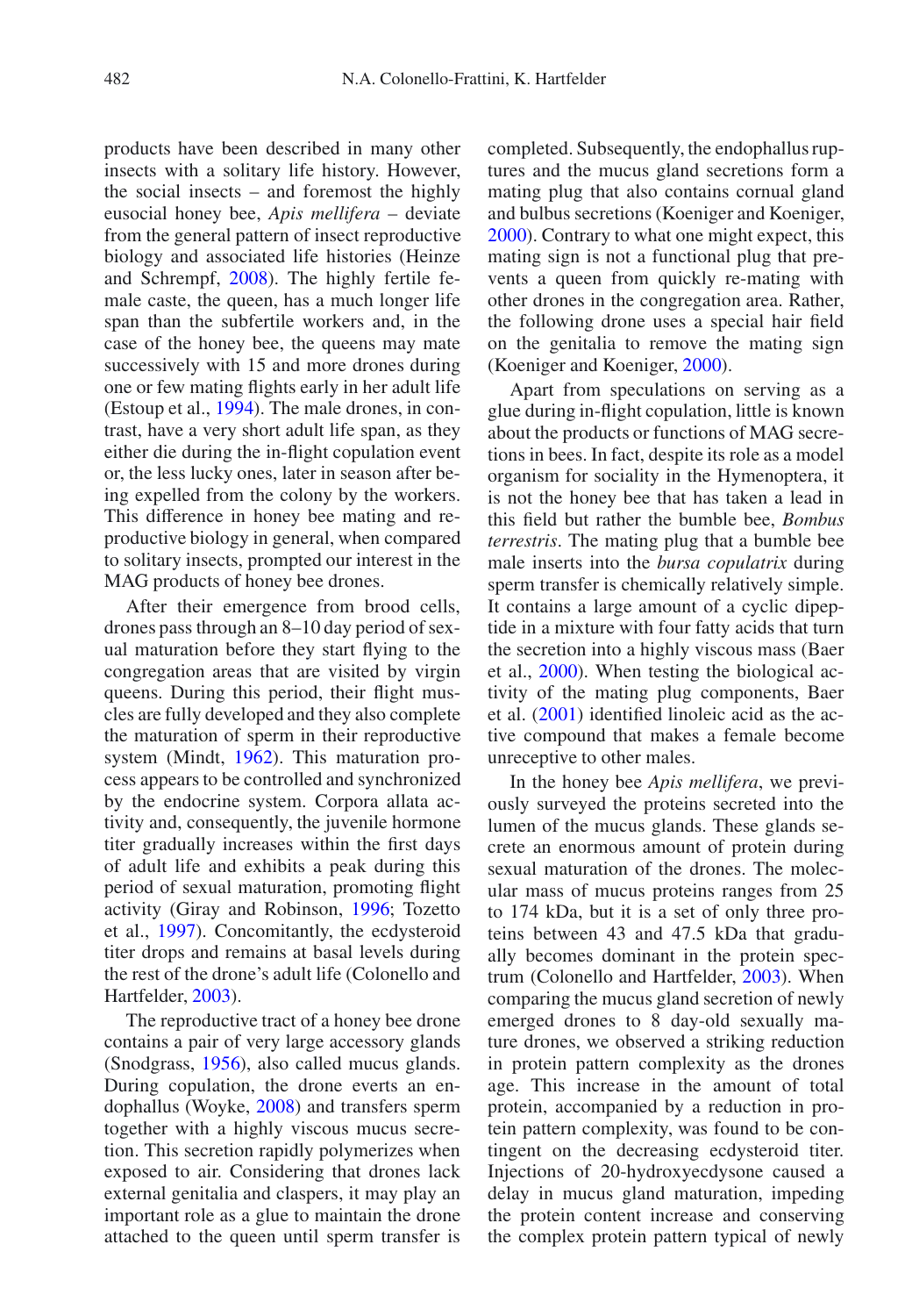emerged drones (Colonello and Hartfelder, [2003](#page-12-3)).

Considering this background, the present study aimed at identifying genes that are differentially expressed in mucus glands of drones as they undergo sexual maturation in an attempt to characterize honey bee Acps and to attribute putative functions based on comparative genomic data. We employed a variant of a subtractive hybridization strategy, the Representational Difference Analysis (RDA), which selectively amplifies genes that are overexpressed in a specific biological context. The cDNA fragments amplified from RDA libraries of mucus glands from newly emerged and 8 day-old drones were sequenced and annotated against the honey bee genome sequence (The Honey Bee Genome Sequencing Consortium, [2006\)](#page-14-7).

#### **2. MATERIALS AND METHODS**

## **2.1. RNA extraction from drone mucus glands**

Frames containing drone brood were removed from Africanized honey bee hives kept at the Experimental Apiary of the University of São Paulo, Ribeirão Preto, Brazil. The frames were kept in an incubator at controlled temperature (34 ◦C) for the collection of drones emerging from the brood cells within a 24 h interval. These drones were either collected directly for mucus gland dissection, or they received a colored Opalith tag (Graze, Germany) and were returned to their respective hives to be collected eight days later.

The drones were anesthetized on ice and had their reproductive tracts removed. Mucus glands were dissected in sterile ringer solution, rinsed to remove secretion products, and then transferred to TRIzol reagent (Invitrogen) for RNA extraction. After extraction, aliquots of 2 μg total RNA were treated with DNase I (0.1 U, Promega) and RNA purity was checked by spectrophotometry.

#### **2.2. Representational di**ff**erence analysis (RDA)**

The entire RDA protocol was run twice on mucus glands extracted from age-marked drones collected at different seasons. This way, four subtractive cDNA libraries were generated, two representing genes that are overexpressed in mucus glands of newly emerged (NE) drones and two for 8 day-old (8d) drones. The methodology employed was a cDNA Representational Difference Analysis (RDA) (Pastorian et al., [2000](#page-14-8)) adapted for applications in bees (Judice et al., [2006](#page-13-8)). For the NE libraries, cDNA of newly emerged drones served as the tester population that was hybridized against cDNA of the 8d library as the driver population. For the 8d libraries, the tester/driver combination was inverted. In brief, the protocol steps were as follows: 2 μg of each RNA sample was submitted to reverse transcription and long distance PCR (SMART PCR cDNA synthesis kit, Clontech). The double-stranded cDNAs (1 μg) were restriction digested with *Mbo*I (New England BioLabs), ligated to R-adapters (Tab. [I\)](#page-3-0), and PCR amplified following the protocol of Hubank and Schatz [\(2000](#page-13-9)) to generate the respective cDNA representations. Enrichment of differentially expressed transcripts was achieved in two successive rounds of PCR amplifications that employed different adapters (J and N, Tab. [I\)](#page-3-0) and sequential subtractive hybridizations of the tester to an excess of driver cDNA in ratios of 1:100 and then 1:800 (Hubank and Schatz, [2000](#page-13-9)). After each of these successive steps, the cDNAs were purified (GFX PCR purification kit, Amersham Biosciences).

This suppression subtractive hybridization strategy removes transcripts shared by the driver and tester populations and enriches the libraries for differentially expressed genes. The final difference products were ligated into pGEM-T Easy vector (Promega) for transformation of competent DH10β *E. coli* cells. Inserts from positive recombinants were sequenced using a BigDye Terminator Cycle Sequencing Ready Reaction protocol (Applied Biosystems) run on ABI-PRISM 377 or ABI-PRISM 310 (Applied Biosystems) automatic sequencers.

#### **2.3. Bioinformatics protocols**

In the E-Gene annotation pipeline (Durham et al., [2005\)](#page-13-10), the sequencing reads were first filtered to detect and remove ribosomal RNAs and mitochondrial DNA, as well as bacterial and fungal DNA contaminants. Subsequently, vector sequences were trimmed using Crossmatch. Read quality was checked and reads were assembled by Phred-Phrap procedures. Valid ESTs were dynamically translated by BLASTX and compared to a non-redundant (nr) database (GenBank). Additional analyses against this database were performed using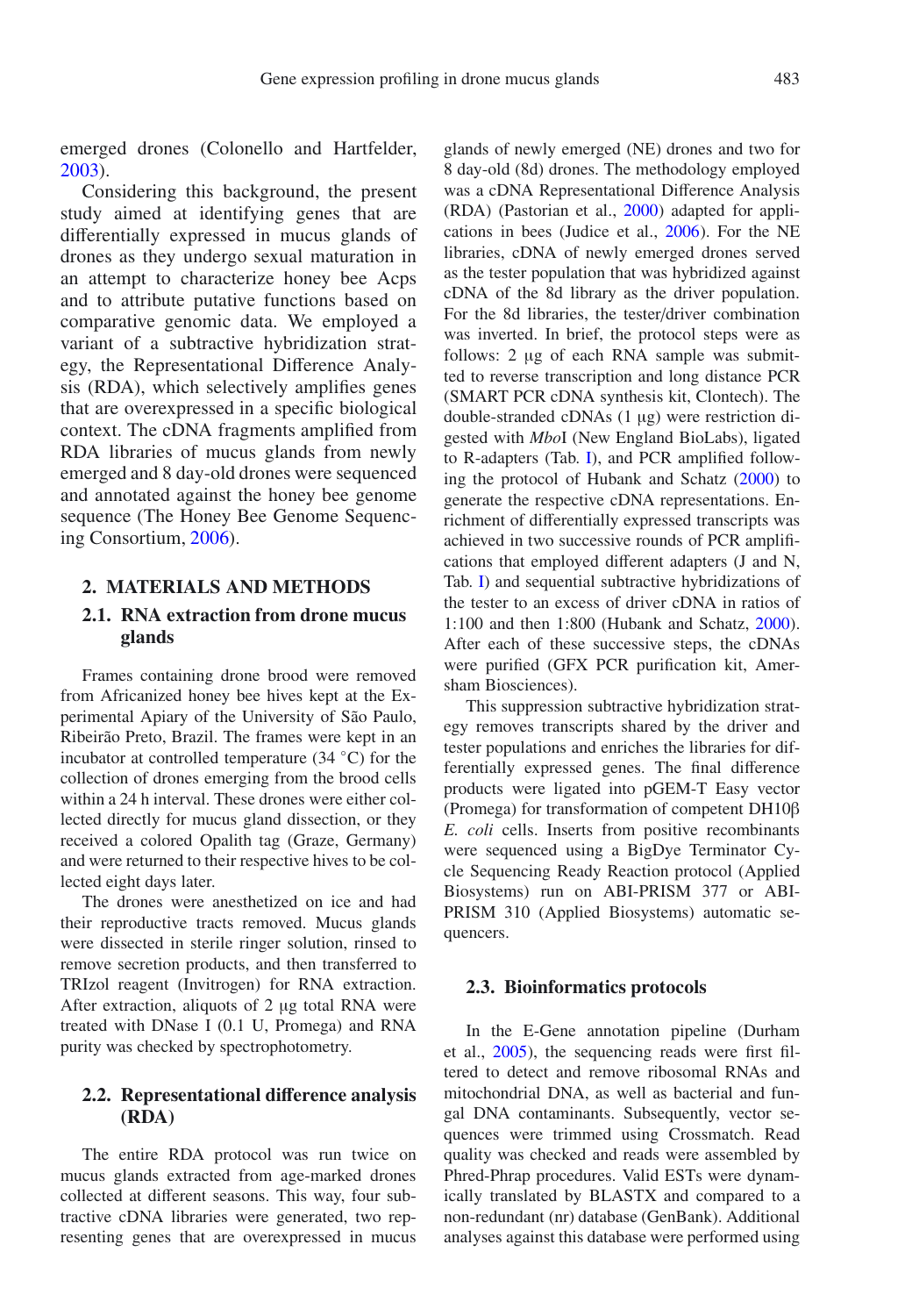| RDA-adapters                                                  | Symbol                                                   | Sequence                                                      |  |  |
|---------------------------------------------------------------|----------------------------------------------------------|---------------------------------------------------------------|--|--|
|                                                               | R <sub>12</sub>                                          | 5'- GATCTGCGGTGA-3'                                           |  |  |
|                                                               | R <sub>24</sub>                                          | 5'- AGCACTCTCCAGCCTCTCACCGCA-3'                               |  |  |
|                                                               | J12                                                      | 5'- GATCTGTTCATG-3'                                           |  |  |
|                                                               | J24                                                      | 5'- ACCGACGTCGACTATCCATGAACA -3'                              |  |  |
|                                                               | N12                                                      | 5'- GATCTTCCCTCG-3'                                           |  |  |
|                                                               | N24                                                      | 5'- AGGCAACTGTGCTATCCGAGGGAA -3'                              |  |  |
| Target genes - real-time PCR                                  |                                                          |                                                               |  |  |
| acid phosphatase 1<br>$Acph-1F$<br>Acph-1R                    |                                                          | 5'- TCACCAAGCATATGTTAGACG-3'<br>5'- CAGGAACGTGAGGATAATAAAG-3' |  |  |
| CG14516F<br>CG14516<br>CG14516R                               |                                                          | 5'- CAGCCATAAGGGAAGGAAAT -3'<br>5'- GCGCGATTCTGAGATATGAG-3'   |  |  |
| atlF<br>atlastin<br>atlR                                      |                                                          | 5'- CCATTACGTGGATTTTCGTG-3'<br>5'- GGATTGACTATCGAAAGCAC-3'    |  |  |
| bitesize                                                      | btszF<br>btszR                                           | 5'- GGAGAGATACCGCGTTTGTG-3'<br>5'- GACCAATCTGCTGCCTATGTG-3'   |  |  |
| ypsF<br><i>spsilon schachtel</i><br>ypsR                      |                                                          | 5'- CAATCCGAGAAAGGCTGTAC-3'<br>5'- GTCGCTTATCGGCAGCATAA -3'   |  |  |
| CG11791                                                       | CG11791F<br>CG11791R                                     | 5'- GACCAGGATACACTTGTACAC-3'<br>5'- GATCCTTTAATTCAGGAGGAA -3' |  |  |
| $14 - 3 - 3\varepsilon$                                       | $14 - 3 - 3 \varepsilon F$<br>$14 - 3 - 3 \varepsilon R$ | 5'- CCTGATAGAGCATGTCGTCT-3'<br>5'- CCTTGCATGTCTGACGTCC-3'     |  |  |
| stretchin-mlck                                                | Strn-MlckF<br>Strn-MlckR                                 | 5'- TCGGATCCAAAGAGGCATAAC -3'<br>5'- GATTAATAGCCTCGGGTCCTC-3' |  |  |
| kayF<br>kayak<br>kayR                                         |                                                          | 5'- CGACAGATCCGCAGAGAAAG-3'<br>5'- CCTGTTGCAGCTGTTGTATC-3'    |  |  |
| <b>DWVF</b><br>polyprotein deformed wing virus<br><b>DWVR</b> |                                                          | 5'- CGACATAGATGACTAGGCGC-3'<br>5'- CCTGGATTAGATTCCGATGT-3'    |  |  |
| GB17584                                                       | GB17584F<br>GB17584R                                     | 5'- GAATACAGCGGTGAAGGAATC -3'<br>5'- GTTTCTTGCCAGGTTGATGC-3'  |  |  |
| GB18642                                                       | GB18642F<br>GB18642R                                     | 5'- CGAAGGCAAACGAGGAAGAG -3'<br>5'- CGATGATGTGGCCGAGACTA -3'  |  |  |
| rp49                                                          | <b>RP49-F</b><br><b>RP49-R</b>                           | 5'-CGTCATATGTTGCCAACTGGT-3'<br>5'-TTGAGCACGTTCAACAATGG-3'     |  |  |

<span id="page-3-0"></span>**Table I.** RDA adapters and quantitative PCR primer sequences and their respective target genes.

the BLASTN and BLASTP tools. The ESTs representing orthologs of genes of known function in other organisms were clustered using Gene Ontology terms (Ashburner et al., [2000](#page-12-6)) attributed to their respective *Drosophila* orthologs.

BLASTX searches were then run against the Official Gene Set 1 (GLEAN3 predicted genes) of the honey bee genome database [\(www.hgsc.](www.hgsc.bcm.tmc.edu/projects/honeybee) [bcm.tmc.edu](www.hgsc.bcm.tmc.edu/projects/honeybee)/projects/honeybee) (Elsik et al., [2006](#page-13-11); The Honey Bee Genome Sequencing Consortium, 2006). For mapping the respective ESTs to the genomic scaffolds of the honey bee genome (Amel 3.0), we used ARTEMIS (version 8.0) as a platform (Rutherford et al., [2000\)](#page-14-9). This allowed determining the exact position of EST reads within exons of predicted genes or within putative UTRs. In cases where ESTs localized outside of GLEAN3 predicted genes, the mapping by Artemis made it possible to check whether this region contained ORFs which, thus, may constitute elements of possibly novel protein coding genes.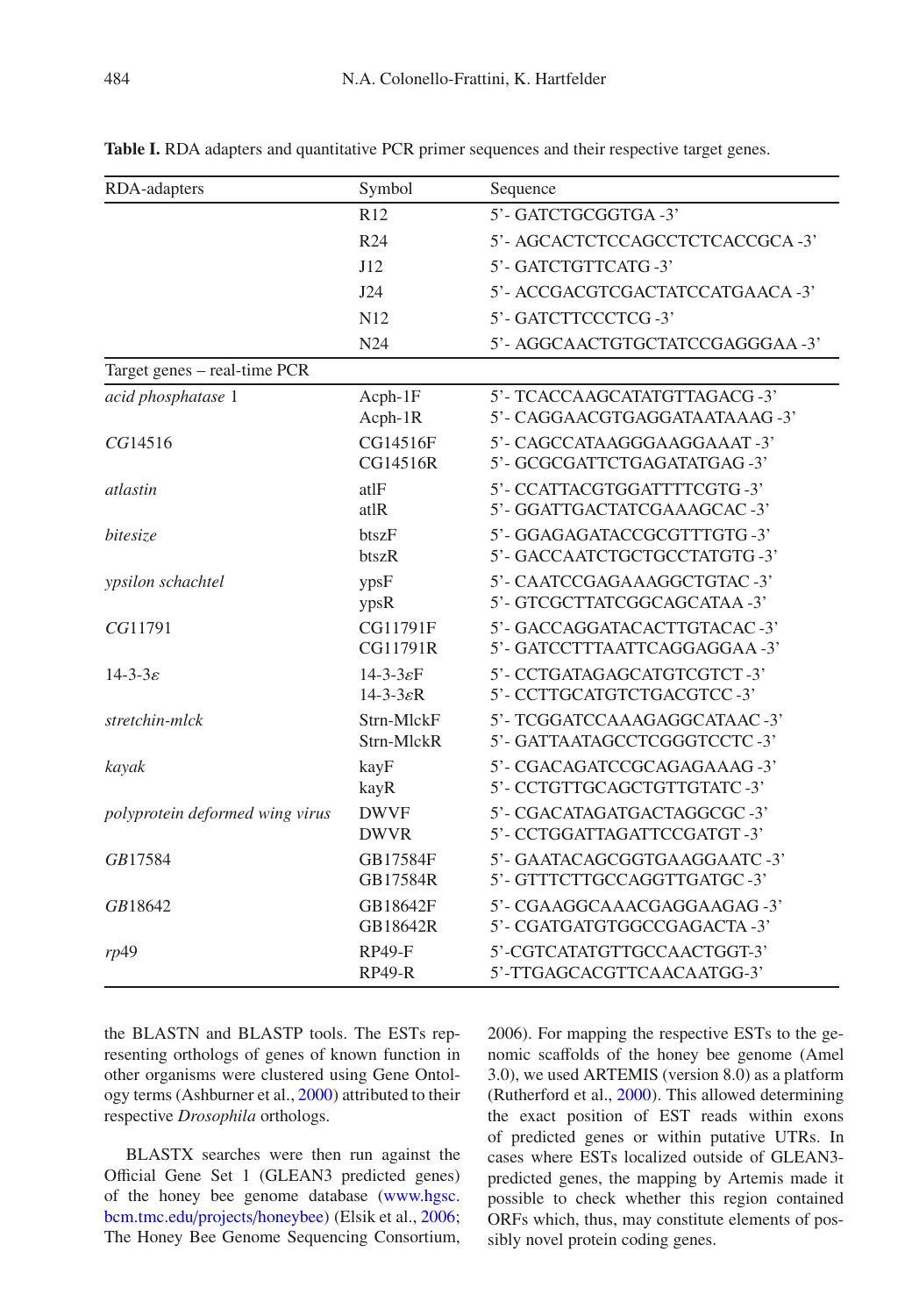The developmental phase-biased expression of genes detected as RDA ESTs was validated for a set of twelve genes, eight from the NE library and four from the 8d library. Gene-specific quantitative PCR (qPCR) primers listed in Table [I](#page-3-0) were designed using Gene Runner (version 3.05). For the qPCR analyses, first strand cDNAs were synthesized from RNA extracted from mucus glands of newly emerged and 8 day-old drones. We collected three independent samples (each composed of five pairs of mucus glands).

For specific comparisons of a viral capsid protein encoding gene, newly emerged drones were collected from a single source colony. These were either immediately dissected (15 individuals) for RNA extraction of abdominal carcasses and mucus glands, or they were marked and returned to the colony for collection and dissection when they were 8 days old. Worker bees were collected simultaneously from the same source colony and were also dissected for RNA extraction. In these preparations, care was taken to completely remove the intestinal tract. In the qPCR analyses for viral load, we used three independent samples for drones and four for workers, each sample consisting of tissue obtained from five individuals. All samples were analyzed in triplicate.

Extracted RNA (1 μg) was treated with 0.1 U DNaseI (Promega) at 37 ◦C for 40 min to remove possible DNA contaminants. First-strand cDNA synthesis was performed using a SuperScript II protocol (Invitrogen) at 42  $°C$  for 50 min and 70  $°C$ for 15 min. These cDNA products were used as templates in qPCR amplifications using a SYBR Green (Applied Biosystems) protocol in an ABI Prism 7500 detection system (Applied Biosystems). The amplification protocol for all genes was: 50 ◦C for 2 min, 95 °C for 10 min, 40 cycles of 95 °C for 15 s, and 60  $°C$  for 1 min. For each gene, we established standard curves by serial dilution and checked the dissociation curves for contaminants. The ribosomal gene *rp49* served as calibrator (Lourenço et al., [2008\)](#page-13-12). Transcript abundance was calculated by the comparative  $C_T$  method (Pfaffl, [2001](#page-14-10)) and fold changes were expressed as  $2^{-\Delta\Delta CT}$ values. Each sample was run in triplicate, and three independent cDNA samples were run per gene. Mean 2<sup>-ΔΔCT</sup> values between groups (newly emerged drones versus 8 day-old drones) were compared by t-test using Welch's correction for unequal variance; probabilities  $P < 0.05$  were considered statistically significant.

## **3. RESULTS**

#### **3.1. General library characteristics**

In the suppression subtractive hybridization approach to detect differential gene activity in mucus glands during sexual maturation of honey bee drones, we generated four RDA libraries comprising a total of 215 reads (Phred quality  $\geq$  20). When mapped to the honey bee genome sequence and compared to the database of GLEAN3-predicted genes, we found the following matches for the two libraries: In the mucus gland libraries from newly emerged drones, 93 ESTs mapped to coding sequences of 20 predicted genes and 26 reads matched to 10 genomic regions outside predicted genes. In contrast, in the RDA libraries generated from mucus gland RNA of 8 day-old drones, most of the 122 reads were attributable to overexpression of a viral gene and the remainder to only 4 honey bee genes. The honey bee EST sequences were deposited in GenBank EST database (accession numbers EX159740 to EX159841 for the NE libraries and EX159736 to EX159739 for the 8d libraries).

## **3.2. Representational di**ff**erence analysis for mucus glands of newly emerged drones**

ESTs sequenced from the libraries of differentially expressed transcripts in the mucus gland of newly emerged drones are listed in Tables [II](#page-5-0) and [III.](#page-6-0) The ESTs shown in Table II are those that could be mapped to exons or putative UTRs of predicted genes. The table lists the corresponding genomic region (oriented or unoriented linkage group), the identifier (GB number) of the Official Gene Set of the honey bee (Elsik et al., [2006;](#page-13-11) The Honey Bee Genome Sequencing Consortium, [2006\)](#page-14-7), as well as the number of ESTs that clustered to each predicted gene. The BLASTP results report best matches to *Drosophila* or human orthologs and their respective similarity scores. Only matches to these genomic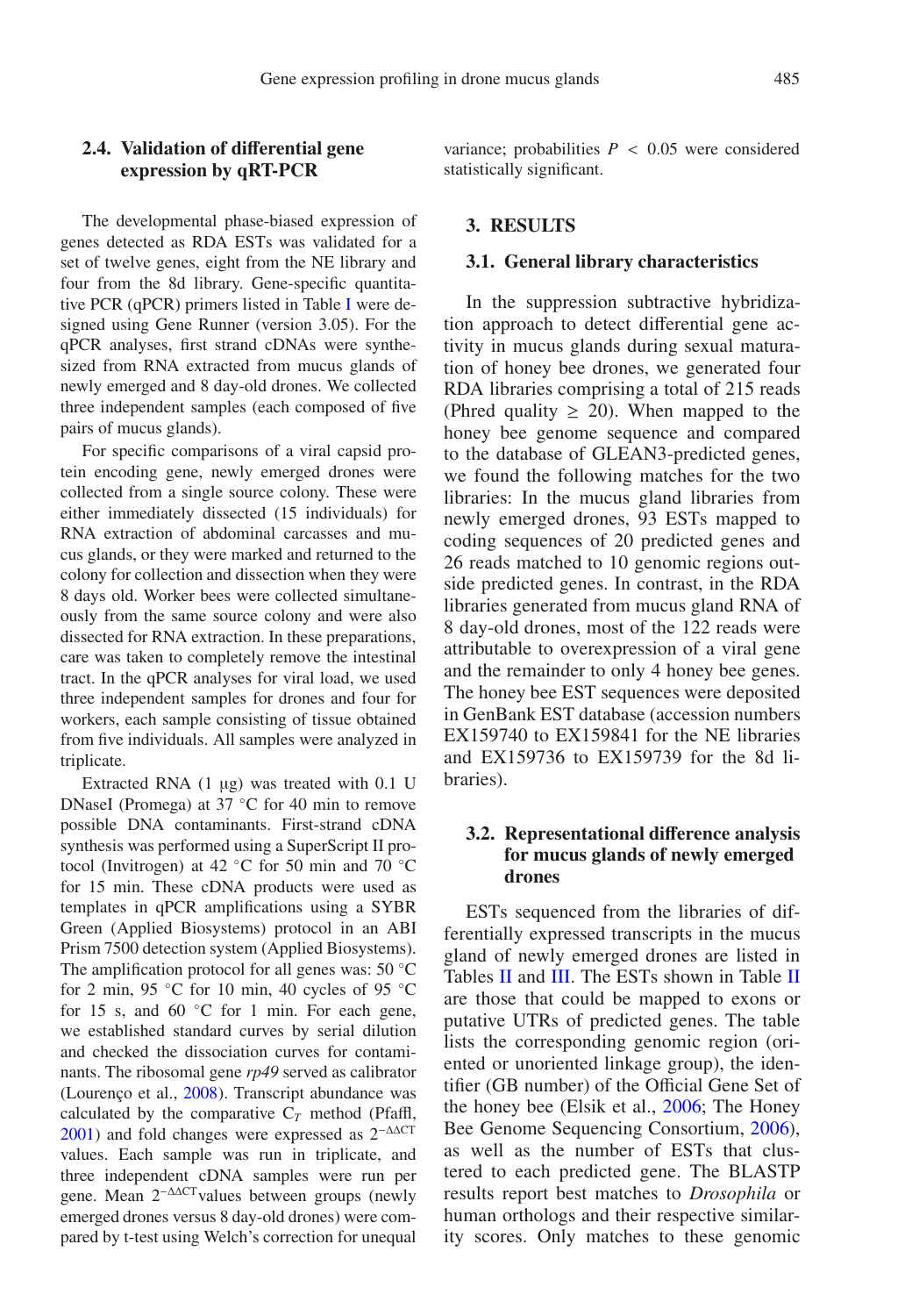<span id="page-5-0"></span>**Table II.** ESTs sequenced from two Representational Difference Analysis (RDA) libraries of mucus gland mRNA of newly emerged drones. These ESTs were mapped to the honey bee genome and compared to non-redundant (nr) databases. Shown are the genomic location (Group in the Amel 3.0 assembly) and GLEAN3-predicted CDS (GB - gene number in Official Gene Set 1; The Honeybee Genome Sequencing Consortium, 2006), hit localization of ESTs (to CDS or putatve UTR) and the number of ESTs mapping to each site, the respective fly or human orthologs retrieved by BLASTP searches in GenBank, followed by the similarity index (e-value) and corresponding Gene Ontology terms obtained from Flybase [\(http:](http://flybase.bio.indiana.edu/)// [flybase.bio.indiana.edu](http://flybase.bio.indiana.edu/)/).

| Group        | GB      | Localization ESTs                |    | Ortholog                             | e-value | Biological                                                                                                                                                                                                                                                                            |  |
|--------------|---------|----------------------------------|----|--------------------------------------|---------|---------------------------------------------------------------------------------------------------------------------------------------------------------------------------------------------------------------------------------------------------------------------------------------|--|
|              |         |                                  | #  | (fly or human)                       |         | process                                                                                                                                                                                                                                                                               |  |
| GroupUn.1897 | GB12546 | <b>CDS</b>                       | 28 | acid phosphatase                     | $2e-51$ | phosphate metabolism                                                                                                                                                                                                                                                                  |  |
| Group10.14   | GB17584 | <b>CDS</b>                       | 11 | predicted<br>hypothetical<br>protein | 5e-41   |                                                                                                                                                                                                                                                                                       |  |
| GroupUn.3    | GB11965 | <b>CDS</b>                       | 06 | myosin heavy<br>chain                | 0.0     | cytokinesis; mitosis; myofibril assembly;<br>striated muscle contraction                                                                                                                                                                                                              |  |
| Group7.11    | GB14689 | <b>CDS</b>                       | 03 | peptidase                            | 0.0     | proteolysis                                                                                                                                                                                                                                                                           |  |
| GroupUn.1159 | GB14853 | <b>CDS</b>                       | 02 | atlastin                             | 0.0     | immune response                                                                                                                                                                                                                                                                       |  |
| Group11.2    | GB15345 | <b>CDS</b>                       | 02 | CG2989                               | 1e-171  | cell-cell signaling; chitin and polysaccha-<br>ride metabolism; signal transduction                                                                                                                                                                                                   |  |
| Group9.1     | GB13141 | $5'UTR -$<br>53 bp and<br>214 bp | 02 | shaggy                               | $1e-13$ | intracellular signaling cascade; Notch and<br>Wnt receptor signaling pathway; negative<br>regulation of smoothened signaling path-<br>way; oogenesis; protein amino acid phos-<br>phorylation; regulation of proteolysis and<br>transcription                                         |  |
| Group11.26   | GB13617 | <b>CDS</b>                       | 01 | bitesize                             | 3e-122  | positive regulation of body size; positive<br>regulation of cell size; synaptic vesicle<br>transport                                                                                                                                                                                  |  |
| GroupUn.460  | GB12819 | <b>CDS</b>                       | 01 | CG14439                              | 3e-176  | transport                                                                                                                                                                                                                                                                             |  |
| Group7.11    | GB17753 | <b>CDS</b>                       | 01 | aminopeptidase                       | 5e-149  | proteolysis                                                                                                                                                                                                                                                                           |  |
| Group2.1     | GB17562 | <b>CDS</b>                       | 01 | CG8801                               | 0.0     | cell proliferation                                                                                                                                                                                                                                                                    |  |
| Group16.5    | GB11237 | <b>CDS</b>                       | 01 | suppressor of<br>variegation 3-9     | 0.0     | DNA methylation; chromatin assembly or<br>disassembly; chromatin silencing; estab-<br>lishment and/or maintenance of chromatin<br>architecture; gene silencing; histone H3-<br>K9 methylation; histone methylation; his-<br>tone modification; oogenesis; translational<br>initiation |  |
| Group16.10   | GB18446 | <b>CDS</b>                       | 01 | ypsilon schachtel                    | $1e-22$ | oogenesis; regulation of transcription from<br>RNA polymerase II promoter                                                                                                                                                                                                             |  |
| Group13.4    | GB19169 | <b>CDS</b>                       | 01 | CG15105                              | 6e-152  | cell<br>proliferation;<br>nucleic<br>acid<br>metabolism;<br>protein<br>ubiquitination;<br>regulation of transcription from RNA<br>polymerase II promoter; transport                                                                                                                   |  |
| Group1.25    | GB11183 | 3'UTR-<br>253bp                  | 01 | basigin                              | $2e-24$ | spermatid development                                                                                                                                                                                                                                                                 |  |
| GroupUn.89   | GB16541 | <b>CDS</b>                       | 01 | CG11791                              | 5e-70   |                                                                                                                                                                                                                                                                                       |  |
| Group2.5     | GB18642 | <b>CDS</b>                       | 01 | predicted<br>hypothetical<br>protein | 0.0     | $\overline{\phantom{0}}$                                                                                                                                                                                                                                                              |  |
| GroupUn.447  | GB12575 | <b>CDS</b>                       | 01 | fau                                  | $7e-10$ | L,                                                                                                                                                                                                                                                                                    |  |
| Group6.27    | GB16247 | <b>CDS</b>                       | 01 | KIAA1345                             | 8e-24   |                                                                                                                                                                                                                                                                                       |  |
| Group8.18    | GB17780 | <b>CDS</b>                       | 01 | CG8483                               | 5e-38   | defense response                                                                                                                                                                                                                                                                      |  |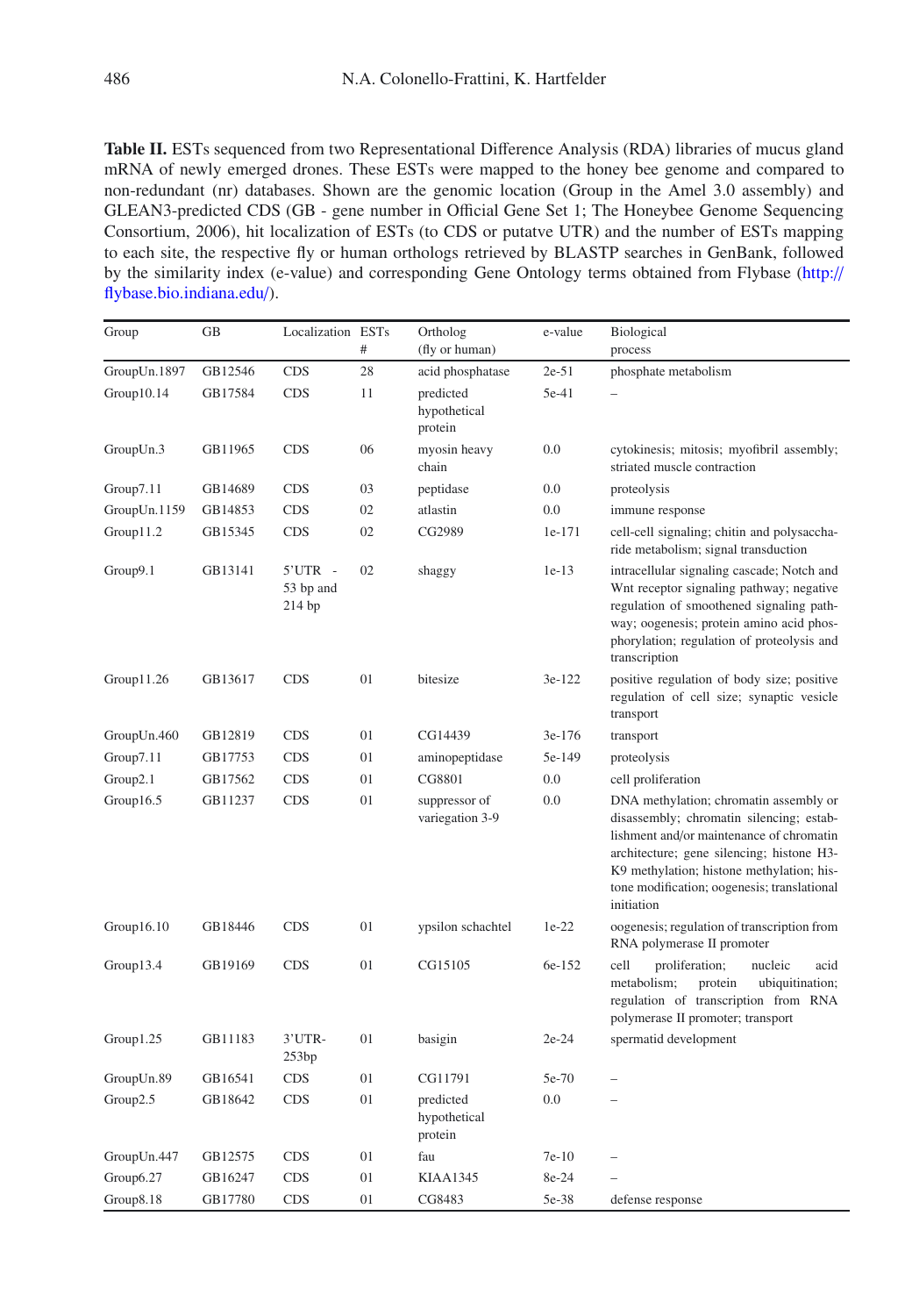<span id="page-6-0"></span>**Table III.** ESTs representing possible genes (ORFs identified by manual annotation in Artemis 8.0) detected as overexpressed in RDA libraries of mucus glands of newly emerged drones. Shown are the genomic location (Group in the Amel 3.0 assembly), the number of ESTs matching to each specific site, BLAST results from searches in GenBank, genomic span of contigs or singlets, and the respective GenBank accession numbers.

| Group           | ESTs# | <b>BLASTN</b> and<br>$BLASTX (EST \times nr)$ | genomic span of contig<br>or singlet (bp) | GenBank accession<br>number |
|-----------------|-------|-----------------------------------------------|-------------------------------------------|-----------------------------|
| Group2.5        | 09    | no match                                      | 464                                       | EX159811 - EX159819         |
| Group2.5        | 01    | no match                                      | 190                                       | EX159810                    |
| Group3.4        | 01    | no match                                      | 136                                       | EX159833                    |
| Group3.16       | 01    | no match                                      | 457                                       | EX159834                    |
| Group6.24       | 03    | no match                                      | 348                                       | EX159835 - EX159837         |
| Group7.30       | 03    | no match                                      | 128                                       | EX159820 - EX159822         |
| Group8.15       | 01    | no match                                      | 48                                        | EX159809                    |
| Group9.15       | 05    | no match                                      | 600                                       | EX159823 - EX159827         |
| Group11.9       | 01    | no match                                      | 72                                        | EX159806                    |
| Group13.1       | 01    | no match                                      | 153                                       | EX159807                    |
| Group14.1       | 01    | no match                                      | 166                                       | EX159808                    |
| Group15.16      | 01    | no match                                      | 159                                       | EX159831                    |
| GroupUn.97      | 01    | no match                                      | 2260                                      | EX159832                    |
| GroupUn.416     | -01   | no match                                      | 107                                       | EX159828                    |
| GroupUn.5289 02 |       | no match                                      | 218                                       | EX159829 - EX159830         |

databases were listed because they best permitted to retrieve corresponding Gene Ontology information, when available.

The majority of ESTs in this library were identified as mapping to *acid phosphatase*-1 (28 ESTs), a gene encoding an allergen found in venom glands of female honey bees. The second in the list of predominant ESTs corresponded to the predicted *Apis mellifera* gene GB17584 (11 ESTs), for which no ortholog could be found in the nr database. Other genes represented by more than one EST were a predicted *myosin heavy chain* (6 ESTs), two peptidase genes (4 ESTs), *atlastin* (2 ESTs), *CG*2989 (2 ESTs) and *shaggy* (2 ESTs). In addition to the honey bee genes listed in Table  $II$ , we also sequenced 3 clones that contained the fragment of a *polyprotein deformed wing virus* gene encoding a protein of the viral capsid.

It is interesting to note that the predicted gene GB17584, even though represented here by 11 ESTs, has not been reported as an expressed gene in other honey bee EST or cDNA libraries, indicating that GB17584 may be a novel/unique honey bee gene that is primarily related to reproductive functions. In this respect, GB17584 differs from the other two genes in Table [II](#page-5-0) for which we also could not obtain functional information (GB16541 and GB18642), since the latter has previously been reported as represented in a normalized bee brain cDNA library (Whitfield et al., [2002\)](#page-14-11).

The results listed in Table [III](#page-6-0) represent ESTs that did not fall within or close to GLEAN3-predicted genes but mapped to genomic regions that fell within ORFs that totally covered the respective ESTs. Since these ESTs showed frequency distributions to specific genomic regions similar to the ones that could be mapped to *in silico* predicted genes, we consider that they are valid expression tags that may serve for the identification of novel honey bee genes not predicted by the GLEAN3 algorithms. Since we did not retrieve any similar sequences when running BLASTN and BLASTX comparisons to the honey bee EST database, it is quite probable that these ESTs represent fragments of genes that are not only specifically expressed in mucus glands but are also genes that may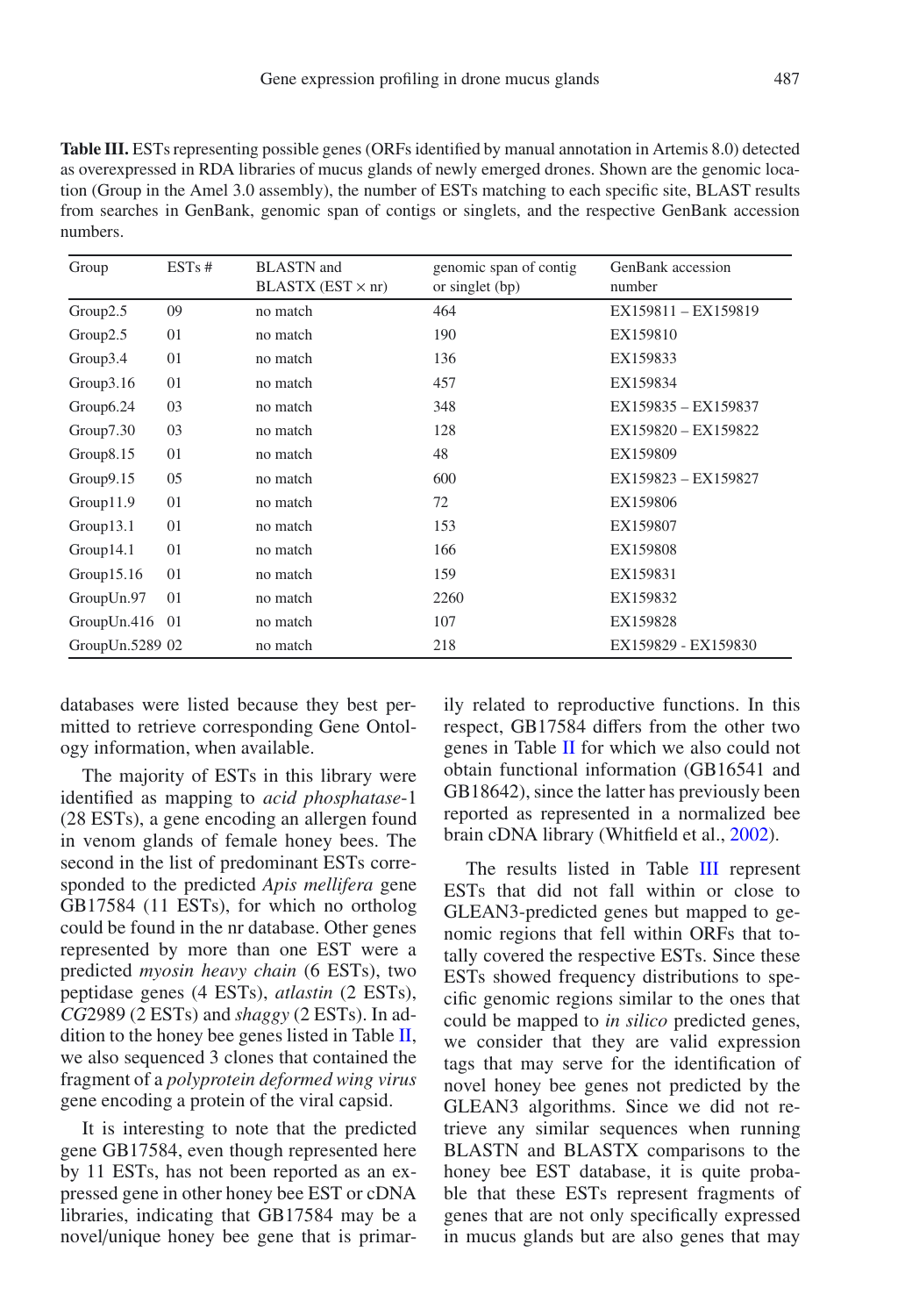<span id="page-7-0"></span>**Table IV.** ESTs sequenced from two Representational Difference Analysis (RDA) libraries of mucus gland mRNA of 8 day-old drones. These ESTs were mapped to the honey bee genome and compared to nonredundant (nr) databases. Shown are the genomic location (Group in the Amel 3.0 assembly) and GLEAN3 predicted CDS (GB - gene number in Official Gene Set 1; The Honey Bee Genome Sequencing Consortium, [2006](#page-14-7)), hit localization of ESTs (to CDS or putatve UTR) and the number of ESTs mapping to each site, the respective fly or human orthologs retrieved by BLASTP searches in GenBank, followed by the respective similarity index (e-value) and corresponding Gene Ontology terms obtained from Flybase (http://flybase.bio.indiana.edu/).

| Group     | <b>GB</b> | Localization       | ESTs# | Ortholog<br>(fly)       | e-value | <b>Biological process</b>                                                                                                                                                                                                                                                                                                                                                                 |
|-----------|-----------|--------------------|-------|-------------------------|---------|-------------------------------------------------------------------------------------------------------------------------------------------------------------------------------------------------------------------------------------------------------------------------------------------------------------------------------------------------------------------------------------------|
| Group7.26 | GB15582   | <b>CDS</b>         | 01    | $14 - 3 - 3\varepsilon$ | 7e-129  | DNA damage checkpoint; Ras pro-<br>tein signal transduction; imaginal disc<br>development; maintenance of oocyte<br>identity; mitotic checkpoint; nonasso-<br>ciative learning; oocyte microtubule<br>cytoskeleton polarization; regulation<br>of mitosis; response to external stim-<br>ulus; response to radiation                                                                      |
| Group7.15 | GB16909   | <b>CDS</b>         | 01    | stretchin-<br>mlck      | 0.0     | chromosome segregation; cytokine-<br>sis; heart development; mesoderm de-<br>velopment; mitosis; protein amino<br>acid phosphorylation                                                                                                                                                                                                                                                    |
| Group5.11 | GB12212   | <b>CDS</b>         | 01    | kayak                   | $9e-18$ | JNK cascade; R3/R4 cell fate com-<br>mitment; antimicrobial humoral re-<br>sponse; central nervous system devel-<br>opment; dorsal closure; establishment<br>of planar polarity; follicle cell migra-<br>tion; head involution; imaginal disc<br>fusion, thorax closure; midgut devel-<br>opment, regulation of transcription,<br>DNA-dependent, response to wound-<br>ing, wound healing |
| Group14.4 | GB18543   | 3'UTR<br>$-152$ bp | 01    | hyaluronidase 0.0       |         |                                                                                                                                                                                                                                                                                                                                                                                           |

have undergone rapid evolutionary change in their protein coding sequences.

## **3.3. Representational di**ff**erence analysis for mucus glands of 8 days old drones**

The majority (96.7%) of the 122 clones sequenced in this library were identified as representing a *polyprotein deformed wing virus* gene. This is a capsid protein of a single strand RNA inflavirus that is commonly found in honey bee colonies (Bailey, [1976](#page-12-7)). The four other ESTs transcripts were identified as representing fragments of *14-3-3*ε, S*tretchin-mlck*, *kayak*, and *hyaluronidase* genes. All these correspond to annotated genes in the honey bee genome (Tab. [IV\)](#page-7-0). Proteins of the 14-3-3 family are of interest because of their role in signal-transduction cascades that control cell cycle check points, activation of MAP kinases, apoptosis, and other effects on gene expression (Yaffe, [2002](#page-14-12)). Further genes of interest in this list are *kayak*, the *Drosophila c-fos* ortholog, and *hyaluronidase* which encodes an allergenic enzyme found in female honey bee venom glands.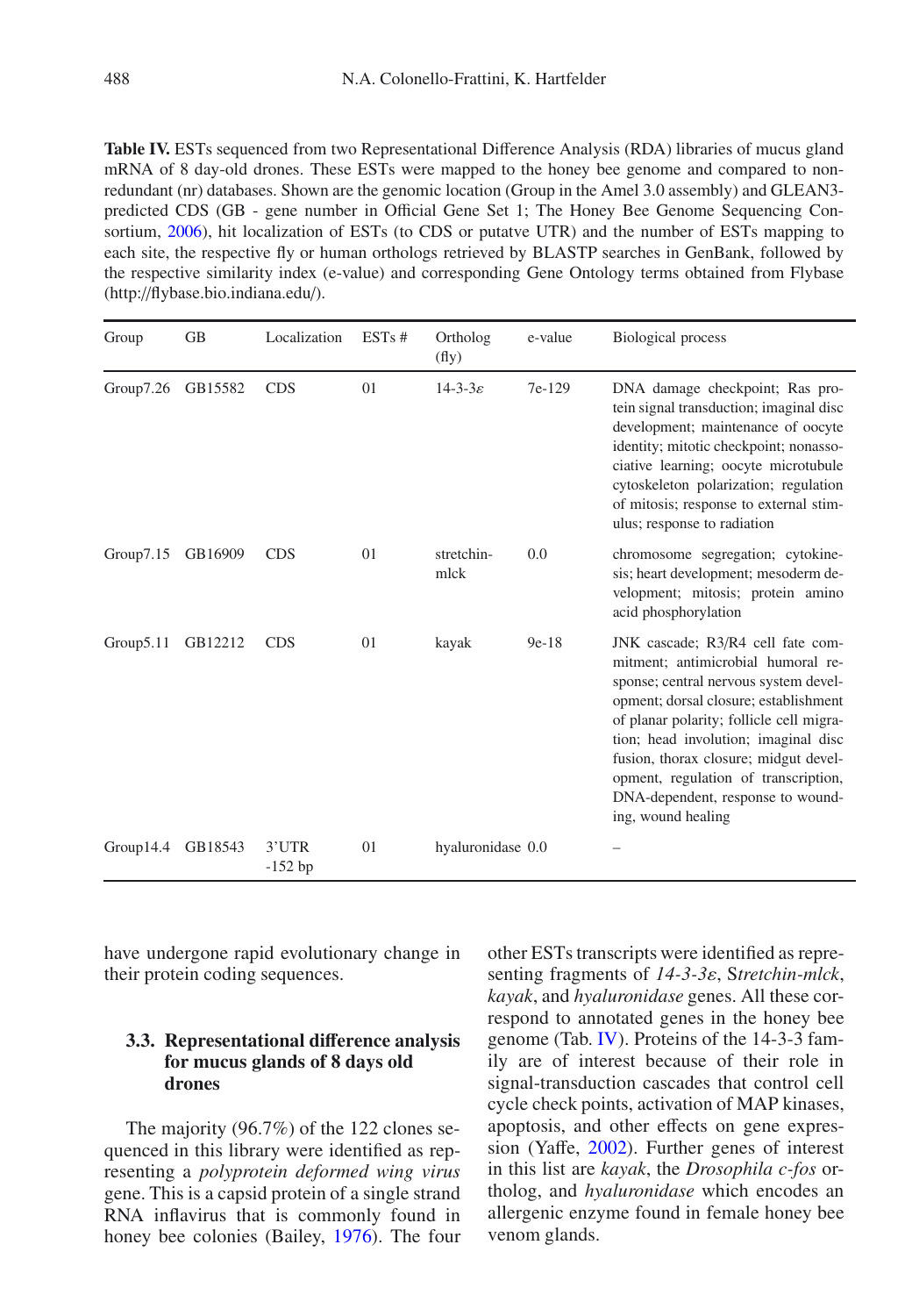<span id="page-8-0"></span>

**Figure 1.** Relative quantification (2−ΔΔCt) of *acid phosphatase*-1 (*Acph*-1), GB17584, *CG*14516, and GB18642 transcripts in mucus glands of newly emerged (NE) and 8-day-old (8d) drones. Shown are means  $\pm$  S.E. of three independent samples, each run in triplicate.

## **3.4. Validation of RDA results by qPCR for selected genes**

The RDA protocol is a strategy to enrich and sequence differentially expressed genes, but like all results of high throughput approaches, the respective findings have to be validated by specific gene-expression analyses, such as quantitative real-time RT-PCR. To this end, we designed specific primers for the following representative set of genes from both library types: *acid phosphatase*-1, GB17584, *peptidase* (*CG*14516), GB18642, GB16541, *Stretchin-mlck, kayak*, *atlastin*, 14- 3-3ε, *bitesize*, *ypsilon schachtel*, and *polyprotein deformed wing virus*. This set includes orthologs to genes of known function, as well as genes for which functions have not yet been defined.

The mean expression levels for *acid phosphatase*-1, GB17584, CG14516, and GB18642 appeared to be higher in mucus glands of newly emerged drones, yet these were not statistically different (*t*-test with Welch's correction,  $P < 0.05$ ) from mucus glands of 8 day-old drones (Fig. [1\)](#page-8-0). This is due to sample size and between-sample variation. In mucus glands of 8 day-old drones, the genes GB16541, *atlastin*, and *bitesize* of the NE RDA library showed higher mean expres-

<span id="page-8-1"></span>

**Figure 2.** Relative quantification  $(2^{-\Delta\Delta Ct})$  of GB16541, *Stretchin-mlck* (*Strn-mlck*), *kayak* (*kay*), *atlastin* (*atl*), 14-3-3ε, and *bitesize* (*btsz*) transcripts in mucus glands of newly emerged (NE) and 8-dayold (8d) drones. Statistically significant differences (t-test with Welch's correction,  $P < 0.05$ ) are indicated by asterisks.

sion levels, and these were statistically significant for *bitesize* (Fig. [2\)](#page-8-1). Over-expression was also confirmed for S*tretchin-mlck*, *kayak,* and  $14-3-3\varepsilon$ , which had been sequenced from the 8d RDA libraries.

#### **3.5. Detection and quantification of deformed wing virus**

The striking prevalence of ESTs corresponding to a capsid polyprotein of deformed wing virus (DWV) was confirmed by qPCR analyses of mucus glands dissected from newly emerged and 8 day-old drones (Fig. [3A](#page-9-0)). The high viral loads observed in these drone samples made us ask whether this is related to age (increasing viral infection as bees age) or to sex (drones *versus* workers). To answer this question, we compared *polyprotein deformed wing virus* transcript levels in abdominal carcasses of both sexes. The comparative analysis of transcript levels (Fig. [3B](#page-9-0)) revealed that worker bees have much lower DWV transcript levels than drones of the same age. The difference is actually around three orders of magnitude. Even though there appears to be a general tendency for an increase in viral load as drones undergo sexual maturation (Fig. [3A](#page-9-0)), we noted here (Fig. [3B](#page-9-0)) that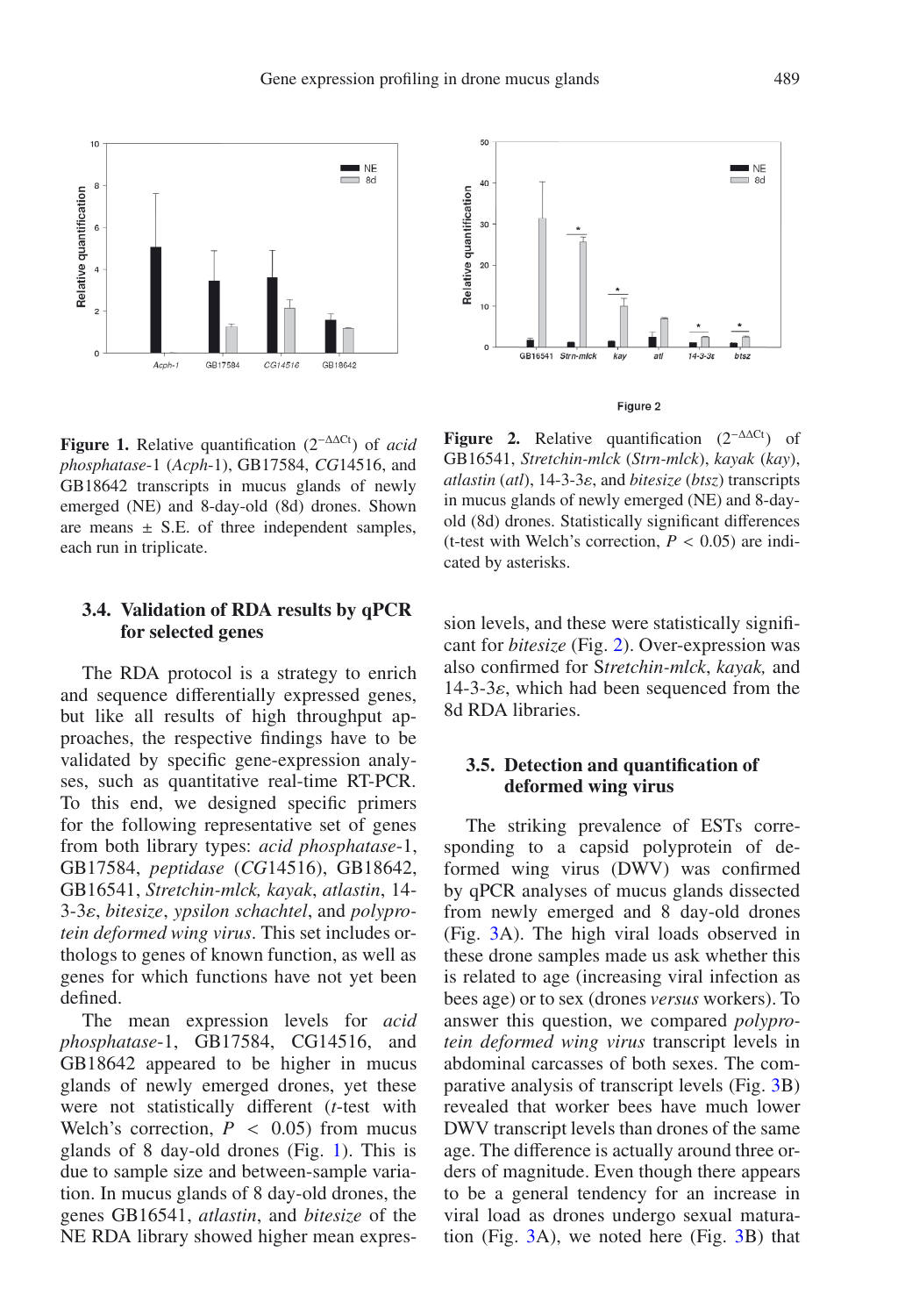

<span id="page-9-0"></span>**Figure 3.** Relative quantification  $(2^{-\Delta\Delta Ct})$  of *polyprotein deformed wing virus* transcripts in honey bee drones and workers. (A) Comparison of mucus glands of newly emerged (NE) and 8 day-old (8d) drones. Shown are means  $\pm$  S.E. of three independent samples, each run in triplicate. (B) *Polyprotein deformed wing virus* transcript levels in mucus glands (MG) and abdominal carcasses (Abd) of newly emerged (NE) and 8-day-old drones in comparison to abdominal carcasses of workers of the same age. Shown are means of triplicate analyses of individual samples.

individual drones can have quite high viral loads already at emergence.

#### **4. DISCUSSION**

## **4.1. Di**ff**erentially expressed genes in mucus glands of honey bee drones – functional considerations**

For the *acid phosphatase* gene, we detected not only the highest number of ESTs map-

ping to a single predicted CDS, but also confirmed its over-expression in newly emerged drones by qPCR. The product of this gene has been described as an allergen found in venom glands of female honey bees (Barboni et al., [1987;](#page-12-8) Grunwald et al., [2006](#page-13-13)). Acid phosphatase activity was also detected in ovaries of larvae and in the intestine of worker pupae (Cruz-Landim et al., [2002\)](#page-13-14). In addition, it seems to play a role in autophagic cell death, occurring in hypopharyngeal glands as honey bee workers age and start to forage (Costa and Cruz-Landim, [2002\)](#page-13-15). Detection of *acid phosphatase* expression in mucus glands of adult drones is a novel finding, to which we cannot yet attribute a specific function.

Another interesting result was the identification of *hyaluronidase* transcripts in the 8 d mucus gland libraries. Like acid phosphatase, hyaluronidase is also an important venom allergen and hyaluronidase activity has previously been characterized in drone mucus glands (Allalouf et al., [1974\)](#page-12-9). The current results are consistent with a positional homology between the hymenopteran female venom glands and the male mucus glands, both being accessory glands to the reproductive system. A large-scale comparative analysis of the accessory gland morphology of 54 bee species (Ferreira et al., [2004\)](#page-13-16) supports gland homology, and it is especially interesting that in stingless bees the reduction of the sting apparatus in females is accompanied by the loss of accessory glands in the male sex. Further experiments are, however, needed to check to what extent this positional homology also translates to similarity in expressed gene products and their functions beyond the two genes for which we could find evidence.

Four genes with known functions were identified as over-expressed in mucus glands of 8-day-old drones. The protein Stretchin-MLCK is a novel member of the titin/myosin light chain kinase family (Champagne et al., [2000](#page-12-10)), and accordingly it may play a role in the structural organization of the actin/myosin cytoskeleton. The *kayak* gene encodes D-Fos, the *Drosophila* homolog of the mammalian protooncogene product c-Fos. Kayak is required in many developmental processes in *Drosophila*, such as endoderm induction (Riese et al.,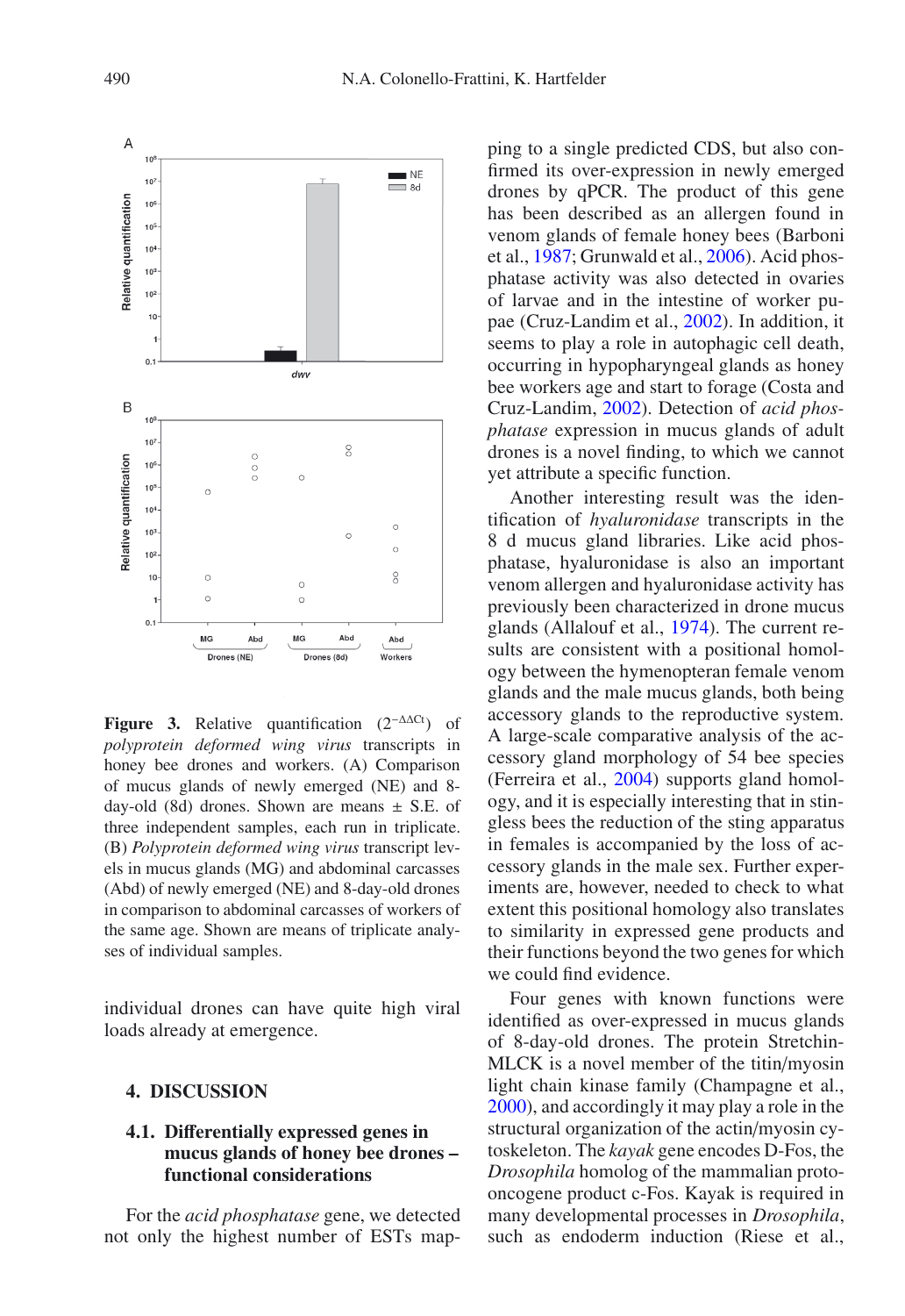[1997](#page-14-13)), dorsal closure during embryogenesis (Riesgo-Escovar and Hafen, [1997\)](#page-14-14), organization of the follicular epithelium during oogenesis (Dequier et al., [2001\)](#page-13-17), eye differentiation, and wing venation (Bohmann et al., [1994](#page-12-11); Ciapponi et al., [2001](#page-12-12)). In honey bees, there is little information on c-Fos except for a study which reports immunodetection of Foslike proteins in antennal lobe (Fonta et al., [1995](#page-13-18)), where it is thought to be involved in the

integration and storage of odor signals.

Proteins belonging to the 14-3-3 family were the first signaling molecules to be identified as binding to phosphoserine/threonine residues and playing critical roles in cell cycle checkpoints, MAP kinase activation, apoptosis, and other programs of gene expression (Fu et al., [2000;](#page-13-19) van Hemert et al., [2001\)](#page-14-15). The honey bee *bitesize* ortholog, sequenced from the NE RDA libraries but eventually revealed as overexpressed in 8 day-old drones, contains Pfam-predicted C2 domains which are known to act as protein interaction domains and to frequently mediate membrane association. They also regulate several aspects of intracellular traffic and vesicle fusion, as shown for the synaptotagmin-like proteins (Fukuda and Mikoshiba, [2001](#page-13-20)). In drone mucus glands, Bitesize may play a role in the very active secretion process observed during sexual maturation. Another protein possibly involved in intracellular traffic was also sequenced from the NE subtractive library and annotated as an ortholog of the fly gene *CG*14439. This gene shares similarity with MFS transporters, which are secondary carriers in the transport of low molecular mass solutes (Pao et al., [1998\)](#page-14-16). *CG*14439 has a conserved sugar transporter domain and, thus, may participate in the carbohydrate shuttle from hemolymph into mucus glands, where they constitute a considerable part of the secretions (Gillott, [2003\)](#page-13-0).

In addition to the ESTs for which we could identify orthologs in other organisms by BLASTX searches against the nr database, we also sequenced ESTs mapping to the CDS of two genes (GB17584 and GB18642) that were only predicted as hypothetical proteins. Their expression in mucus glands, which was confirmed by qPCR, makes it now possible to establish these as valid genes with possible reproductive functions.

## **4.2. RDA screens as tools to detect unique honey bee genes and to increase gene number**

A question of general interest in genomics is gene number in a given species. The number of 10,157 predicted genes in the Official Gene Set (The Honey Bee Genome Sequencing Consortium, 2006) is certainly a conservative estimate reflecting the limited set of cDNA (Whitfield et al., [2002\)](#page-14-11) and EST databases (Nunes et al., [2004](#page-13-21)) for the honey bee when compared to model organisms like *Drosophila*. It is, thus, not completely surprising that in the tissue-specific RDA libraries of drones, which are the neglected sex in honey bee research anyway, we found a considerable number of expression tags that did not match with any predicted gene. Three ESTs sequenced in our study mapped to intronic regions of GLEAN3-predicted genes and another 32 ESTs did not match any predicted gene in the Official Gene Set. The fact that they could all be unambiguously assigned to specific genome regions is strong evidence that they may represent novel genes that either encode proteins that were not predicted by the GLEAN3 algorithms (Elsik et al., [2006\)](#page-13-11), due to low CDS conservation, or they could be non-coding RNAs, such as revealed in large amounts in tiling arrays of the human genome (Kapranov et al., [2007\)](#page-13-22). However, since we could confirm the presence of ORFs for all of these no-match ESTs, it is quite probable that they indeed represent novel proteincoding genes specific to the honey bee.

This finding of a relatively large fraction of ESTs representing possibly novel, honey beespecific genes expressed in the mucus glands of drones is in accordance with the results of the proteomics study by Collins et al. [\(2006\)](#page-12-0) on seminal vesicle and semen of honey bee drones. In addition to identifying a large number of apparently conserved glycolysis-related proteins in drone seminal fluid that could play a role in sperm migration and storage in the spermatheca, they also noted that there are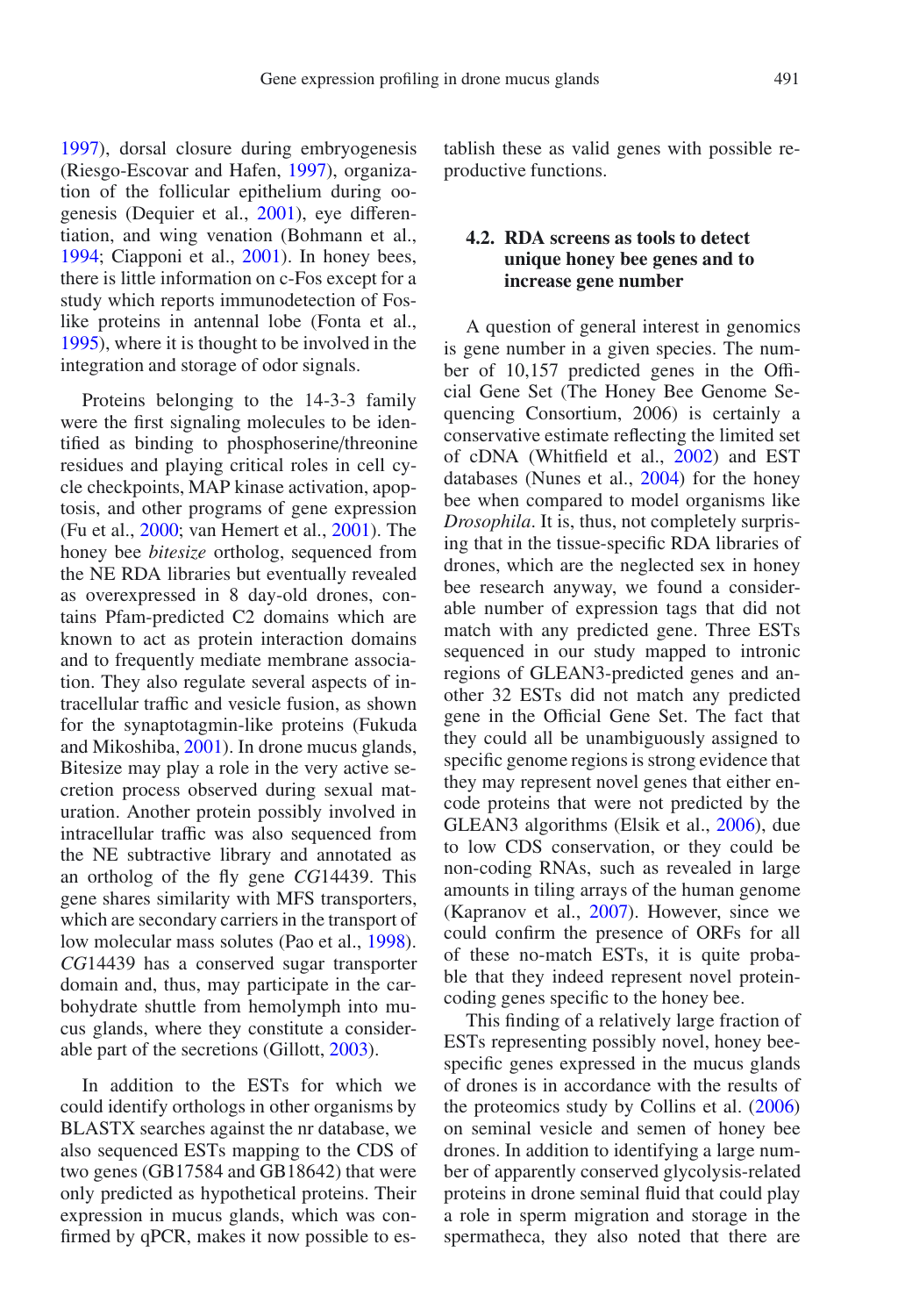only few orthologs to *Drosophila* Acps in the honey bee genome, suggesting fast evolutionary change in the secretion products of male accessory glands.

## **4.3. A viral gene overexpressed in mucus glands of sexually mature honey bee drones**

In both RDA libraries generated from mucus gland mRNA of 8 day-old drones as tester, we retrieved an extraordinarily large number of clones corresponding to a *polyprotein deformed wing virus* gene. Its over-expression was validated by qPCR, showing that this mRNA is approximately 26 million times overrepresented in 8-day-old drones when compared to newly emerged drones. One explanation for the higher expression of the DWV gene in 8-day-old drones could be the infestation by varroa mites. A recent study has shown a positive correlation between viral RNA copy number and mite infestation levels for the respective bee hives (Yue and Genersch, [2005](#page-14-17)). Interestingly, honey bees can tolerate quite high DWV loads, showing little or no disease-related symptoms (Bowen-Walker et al., [1999;](#page-12-13) Gauthier et al., [2007\)](#page-13-23), and this is probably the reason why we retrieved so many viral RNA positive clones in drone samples from apparently asymptomatic hives.

Possibly correlated with this finding is the over-expression of a honey bee *atlastin* ortholog, which is functionally annotated as involved in viral immune responses (GO:0005525; GO:0003924; GO:0006955). Whereas *atlastin* ESTs were sequenced from an NE subtractive library, the gene actually appears to be over-expressed in 8-day-old drones in the subsequent qPCR analysis. This gene, therefore, seems to be induced at low levels of viral infestation and continues to increase as viral titers rise.

The high levels of DWV transcripts in mucus glands of 8-day-old drones have interesting implications for DWV epidemiology. Viral loads in drone abdomens, and specifically in the accessory glands, were three orders of magnitude higher when compared to abdomens of workers of the same age. Furthermore, the detection of low levels of *polyprotein deformed wing virus* RNA in newly emerged drones that had not been in contact with workers suggests that *Varroa* mites may be the major route of transmission in this case, since these ectoparasitic mites preferentially infest drone brood shortly before the brood cells are capped (Fuchs, [1990\)](#page-13-24). Epidemiologically, even more interesting could be the high viral load in mucus gland secretion, since this secretion is transmitted to virgin queens during copulation and, when founding new colonies after swarming, these colonies could gradually become DWV infected even when the worker population of the swarm itself is virus free. This idea is supported by a recent report on DWV localization in specific tissues in *Apis mellifera* (Fievet et al., [2006\)](#page-13-25) and would classify DWV infection also as a sexually transmitted disease.

#### **ACKNOWLEDGEMENTS**

We are grateful to Luiz Roberto Aguiar for technical assistance in the apiary, to Carla Cristina Judice (Unicamp) for advice in the standardization of the RDA methodology, to Alexandre dos Santos Cristino for support in the bioinformatics analyses, to Anete Pedro Lourenço for helpful tips in qPCR analyses, and to Mendelson Mazucato for technical assistance in EST sequencing. This work was supported by FAPESP grants (99/00719-6, 02/06671-0 and 05/03926-5).

**Expression génique di**ff**érentielle dans les glandes à mucus des mâles d'abeilles (***Apis mellifera***) au cours de la maturation sexuelle.**

*Apis mellifera* / **glande accessoire** / **mâle** / **reproduction** / **virus de l'aile déformée**

**Zusammenfassung** – **Di**ff**erentielle Genexpression in Mucusdrüsen von Drohnen der Honigbienen** *(Apis mellifera)* **imVerlauf ihrer sexuellen Reifung.** Bedingt durch ihre beschränkte Rolle im Lebenszyklus der Kolonien stellen die Männchen sozialer Hymenopteren das in Studien weitgehend vernachlässigte Geschlecht dar. Ihre Rolle beschränkt sich jedoch nicht nur auf ihren genetischen Beitrag, vielmehr beeinflussen sie auch die Reproduktionsbiologie der Königinnen durch die Übertragung der Sekrete ihrer akzessorischen Drüsen.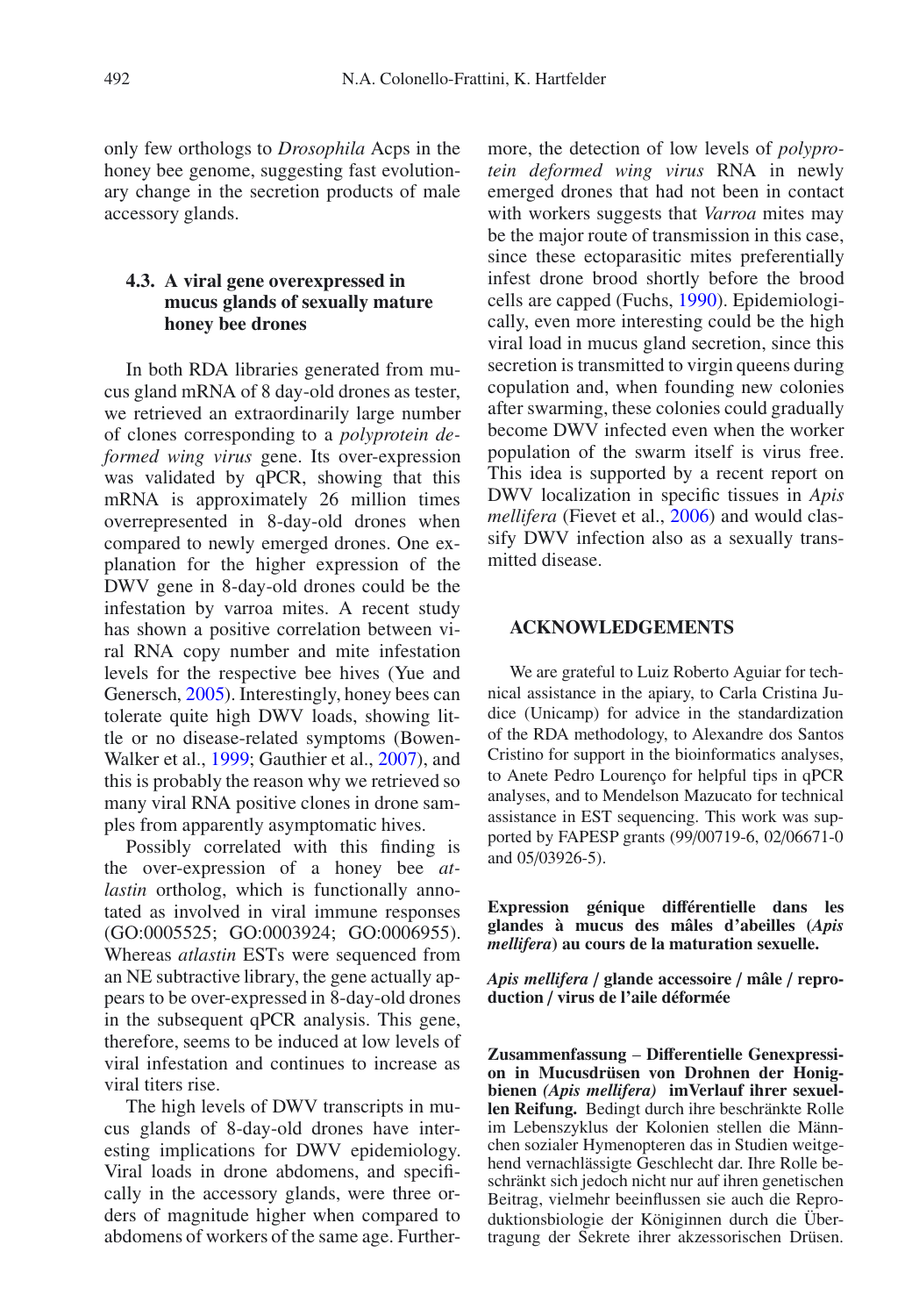Bei Bienen ist wenig bekannt über die Funktion dieser Drüsenprodukte. Lediglich bei Hummeln wurde Linolensäure als Substanz identifiziert, die die Paarungswilligkeit von Königinnen reduziert. Die Identifizierung in Mucusdrüsen differentiell exprimierter Gene sollte dementsprechend unsere Kentnisse über mögliche Funktionen dieser Sekrete erweitern.

In einem *Representational Di*ff*erence Analysis* (RDA) Ansatz sequenzierten wir ESTs aus subtrahierten Bibliotheken die aus Mucusdrüsen von frischgeschlüpften und 8-Tage alten Drohnen erstellt wurden. Aus den insgesamt 215 ESTs der Bibliothek von frischgeschlüften Drohnen zeigten 93 Übereinstimmungen mit 20 Honigbienengenen (Tab. [II\)](#page-5-0). Die restlichen Sequenzen zeigten zwar keine Übereinstimmung mit vorhergesagten Genen, konnten aber eindeutig 10 genomischen Regionen zugeordnet werden (Tab. [III\)](#page-6-0). Da alle ESTs innerhalb von ORFs lagen, repräsentieren diese möglicherweise neue Gene. Da diese Gene in einem für die Reproduktion wichtigen Organ gefunden wurden, könnten sie für künftige Studien zur Paarungsbiologie interessant sein. Im Gegensatz zu frischgeschlüpften Drohen fanden wir in Bibliotheken von 8-Tage alten Drohnen lediglich ESTs für vier Honigbienengene, während die meisten der 122 ESTs Übereinstimmung mit einem viralen Gen zeigten (Tab. [IV\)](#page-7-0).

Mittels quantitativer PCR verifizierten wir die differentielle Expression von 12 Genen in RNA-Proben von Mucusdüsen frischgeschlüpfter und 8 Tage alter Drohnen (Abb. [1](#page-8-0) und [2\)](#page-8-1). Von besonderem Interesse sollte die differentielle Expression von GB1754 and GB16541 sein, zwei Honigbienengenen, für die bishlang keine Funktion bekannt ist. Wir konnten auch die starke Überexpression des *polyprotein deformed wing virus* Gens in Mucusdrüsen 8-Tage alter Drohnen bestätigen (Abb. [3\)](#page-9-0), was darauf hindeuten könnte, dass Könginnen über diesen Weg während der Paarung leicht mit DWV infiziert werden können.

Die differentielle Expression von *acid phosphatase-1* and *hyaluronidase* in Mucusdrüsen betrifft zwei Gene, die chakteristische Produkte der weiblichen Giftdrüsen kodieren. Dies könnte Evidenz dafür sein, dass diese mit dem Reproduktionstrakt in Verbindung stehenden Drüsen möglicherweise homologen Ursprungs sind. In weiterem Zusammenhang könnte die hier beschriebene differentielle Expression von Genen im Verlauf der sexuellen Reifung von Drohnen den Weg bereiten für künftige funktionelle genomische Untersuchungen, z.B. mittels RNAivermittelter Stillegung von Genfunktionen.

#### **Männliche Anhangsdrüsen** / *Representational Di*ff*erence Analysis* / **Honigbiene** / **Reproduktion** / **Verkrüppelte Flügel-Virus**

#### **REFERENCES**

- <span id="page-12-9"></span>Allalouf D., Ber A., Ishay J. (1974) Hyaluronidase in mucus accessory glands of drones (*Apis mellifera*), Experientia 30, 853–855.
- <span id="page-12-6"></span>Ashburner M., Ball C.A., Blake J.A., Botstein D., Butler H., Cherry J.M., Davis A.P., Dolinski K., Dwight S.S., Eppig J.T., Harris M.A., Hill D.P., Issel-Tarver L., Kasarskis A., Lewis S., Matese J.C., Richardson J.E., Ringwald M., Rubin G.M., Sherlock G. (2000) Gene Ontology: tool for the unification of biology, Nat. Genet. 25, 25–29.
- <span id="page-12-4"></span>Baer B., Maile R., Schmid-Hempel P., Morgan E.D., Jones G.R. (2000) Chemistry of a mating plug in bumblebees, J. Chem. Ecol. 26, 1869–1875.
- <span id="page-12-5"></span>Baer B., Morgan E.D., Schmid-Hempel P. (2001) A nonspecific fatty acid within the bumblebee mating plug prevents females from remating, Proc. Natl. Acad. Sci. USA 98, 3926–3928.
- <span id="page-12-7"></span>Bailey L. (1976) Viruses attacking the honey bee, Adv. Virus. Res. 20, 271–304.
- <span id="page-12-8"></span>Barboni E., Kemeny D.M., Campos S., Vernon C.A. (1987) The purification of acid-phosphatase from honey-bee venom (*Apis mellifica*), Toxicon 25, 1097–1103.
- <span id="page-12-11"></span>Bohmann D., Ellis M.C., Staszewski L.M., Mlodzik M. (1994) *Drosophila* Jun mediates Ras dependent photoreceptor determination, Cell 78, 973– 986.
- <span id="page-12-13"></span>Bowen-Walker P.L., Martin S.J., Gunn A. (1999) The transmission of deformed wing virus between honeybees (*Apis mellifera* L.) by the ectoparasitic mite *Varroa jacobsoni* Oud., J. Invertebr. Pathol. 73, 101–106.
- <span id="page-12-10"></span>Champagne M.B., Edwards K.A., Erickson H.P., Kiehart D.P. (2000) *Drosophila* Stretchin-MLCK is a novel member of the Titin/Myosin light chain kinase family, J. Mol. Biol. 300, 759–777.
- <span id="page-12-2"></span>Chapman T., Liddle L.F., Kalb J.M., Wolfner M.F., Partridge L. (1995) Cost of mating in *Drosophila melanogaster* females is mediated by male accessory gland products, Nature 373, 241–244.
- <span id="page-12-1"></span>Chen P.S., Stumm-Zollinger E., Aigaki T., Balmer J., Bienz M., Bohlen P. (1988) A male accessory gland peptide that regulates reproductive behavior of female *Drosophila melanogaster*, Cell 54, 291– 298.
- <span id="page-12-12"></span>Ciapponi L., Jackson D.B., Mlodzik M., Bohmann D. (2001) *Drosophila* Fos mediates ERK and JNK signals via distinct phosphorylation sites, Genes Dev. 15, 1540–1553.
- <span id="page-12-0"></span>Collins A.M., Caperna T.J., Williams V., Garrett W.M., Evans J.D. (2006) Proteomic analyses of male contributions to honey bee sperm storage and mating, Insect Mol. Biol. 15, 541–549.
- <span id="page-12-3"></span>Colonello N.A., Hartfelder K. (2003) Protein content and pattern during mucus gland maturation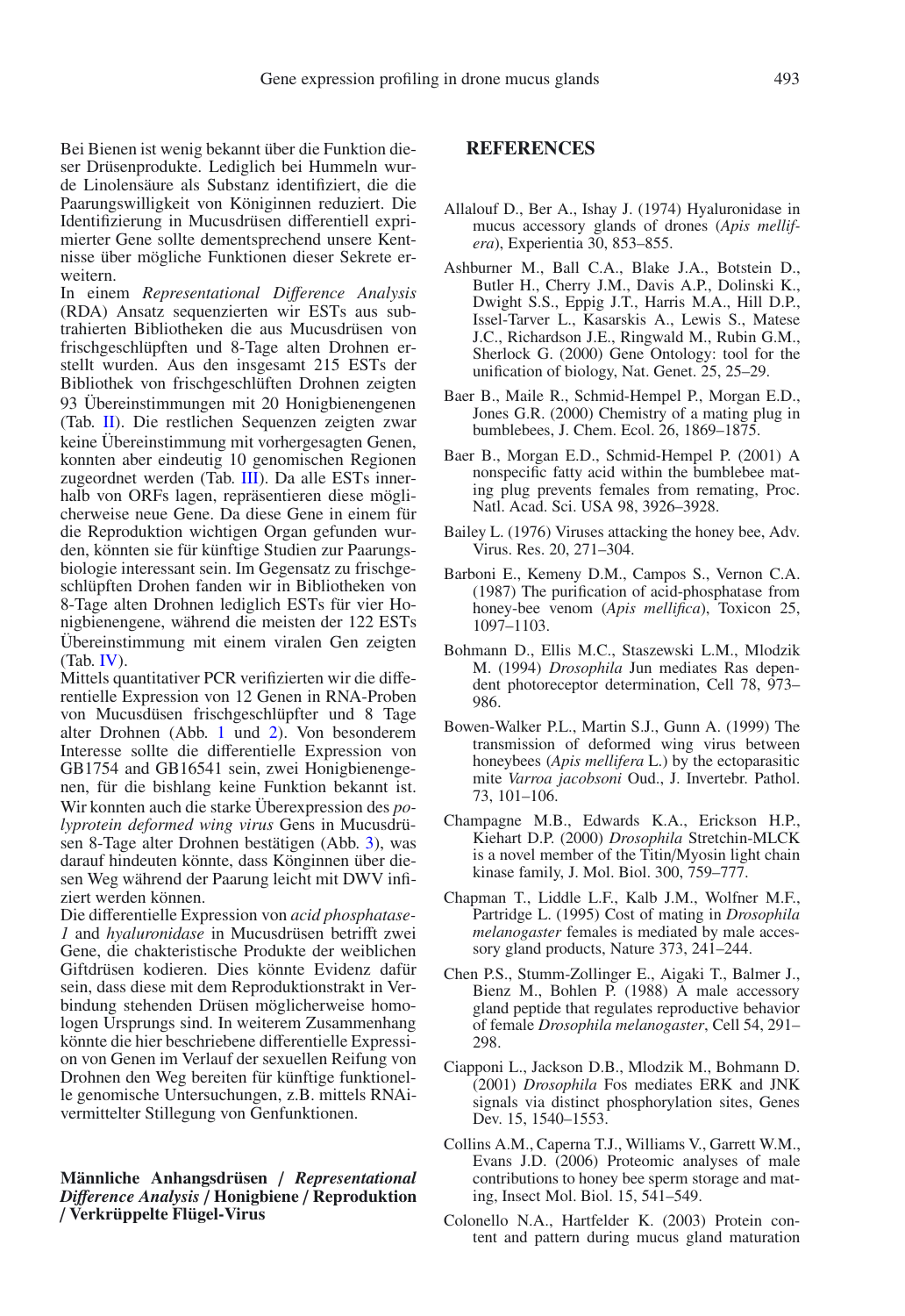and its ecdysteroid control in honey bee drones, Apidologie 34, 257–267.

- <span id="page-13-15"></span>Costa R.A.C., Cruz-Landim C. (2002) Enzymatic activity of hypopharyngeal gland extracts from workers of *Apis mellifera* (Hymenoptera, Apidae, Apinae), Sociobiology 40, 403–411.
- <span id="page-13-14"></span>Cruz-Landim C., Reginato R.D., Silva de Moraes R.L.M., Cavalcante V.M. (2002) Cell nucleus activity post-embryonic development of *Apis mellifera* L. (Hymenoptera: Apidae), Intranuclear acid phosphatase, Genet. Mol. Res. 1, 131–138.
- <span id="page-13-17"></span>Dequier E., Souid S., Pal M., Maroy P., Lepesant J.A., Yanicostas C. (2001) Top-DER- and Dppdependent requirements for the *Drosophila* fos/kayak gene in follicular epithelium morphogenesis, Mech. Dev. 106, 47–60.
- <span id="page-13-10"></span>Durham A.M., Kashiwabara A.Y., Matsunaga F.T.G., Ahagon P.H., Rainone F., Varuzza L., Gruber A. (2005) EGene: a configurable pipeline generation system for automated sequence analysis, Bioinformatics 21, 2812–1813.
- <span id="page-13-11"></span>Elsik C.G., Worley K.C., Zhang L., Mishina N.V., Jiang H., Reese J.T., Childs K.L., Venkatraman A., Dickens C.M., Weinstock G.M., Gibbs R.A. (2006) Community annotation: Procedures, protocols, and supporting tools, Genome Res. 16, 1329–1333.
- <span id="page-13-4"></span>Estoup A., Solignac M., Cornuet J.M. (1994) Precise assessment of the number of patrilines and of genetic relatedness in honeybee colonies, Proc. R. Soc. London B 258, 1–7.
- <span id="page-13-16"></span>Ferreira A., Abdalla F.C., Kerr W.E., Cruz-Landim C. (2004) Systematics, morphology and physiology – Comparative anatomy of the male reproductive internal organs of 51 species of bees, Neotrop. Entomol. 33, 569–576.
- <span id="page-13-25"></span>Fievet J., Tentcheva D., Gauthier L., de Miranda J., Cousserans F., Colin M.E., Bergoin M. (2006) Localization of deformed wing virus infection in queen and drone *Apis mellifera* L., Virol. J. 3, 1–16.
- <span id="page-13-18"></span>Fonta C., Gascuel J., Masson C. (1995) Brain FOSlike expression in developing and adult honeybees, NeuroReport 6, 745–749.
- <span id="page-13-19"></span>Fu H.A., Subramanian R.R., Masters S.C. (2000) 14- 3-3 proteins: structure, function, and regulation, Annu. Rev. Pharmacol. Toxicol. 40, 617–647.
- <span id="page-13-24"></span>Fuchs S. (1990) Preference for drone brood cells by *Varroa jacobsoni* oud in colonies of *Apis mellifera carnica*, Apidologie 21, 193–199.
- <span id="page-13-20"></span>Fukuda M., Mikoshiba K. (2001) Synaptotagminlike protein 1-3. A novel family of C-terminaltype tandem C2 proteins, Biochem. Biophys. Res. Comm. 281, 1226–1233.
- <span id="page-13-23"></span>Gauthier L., Tentcheva D., Tournaire M., Dainat B., Cousserans F., Colin M.E., Bergoin M. (2007) Viral load estimation in asymptomatic honey bee colonies using the quantitative RT-PCR technique, Apidologie 38, 426–435.
- <span id="page-13-0"></span>Gillott C. (2003) Male accessory gland secretions: modulators of female reproductive physiology and behavior, Annu. Rev. Entomol. 48, 163–184.
- <span id="page-13-6"></span>Giray T., Robinson G.E. (1996) Common endocrine and genetic mechanisms of behavioral development in male and worker honey bees and the evolution of division of labor, Proc. Natl. Acad. Sci. USA 93, 11718–11722.
- <span id="page-13-13"></span>Grunwald T., Bockisch B., Spiller E., Bredehorst R., Ollert M.W. (2006) Molecular cloning and expression in insect cells of honeybee venom allergen acid phosphatase, J. Allergy Clin. Immunol. 117, 848–854.
- <span id="page-13-3"></span>Heinze J., Schrempf A. (2008) Aging and reproduction in social insects, Gerontology 54, 160–167.
- <span id="page-13-9"></span>Hubank M., Schatz D.G. (2000) Representational difference analysis of cDNA, in: Hunt S.P., Livesey J.J. (Eds.), Functional Genomics, Oxford Univ. Press, Oxford, pp. 45–80.
- <span id="page-13-8"></span>Judice C.C., Carazzole M.F., Festa F., Sogayar M.C., Hartfelder K., Pereira G.A.G. (2006) Gene expression profiles underlying alternative caste phenotypes in a highly eusocial bee, *Melipona quadrifasciata*, Insect Mol. Biol. 15, 33–44.
- <span id="page-13-22"></span>Kapranov P., Cheng J., Dike S., Nix D.A., Duttagupta R., Willingham A.T., Stadler P.F., Hertel J., Hackermuller J., Hofacker I.L., Bell I., Cheung E., Drenkow J., Dumais E., Patel S., Helt G., Ganesh M., Ghosh S., Piccolboni A., Sementchenko V., Tammana H., Gingeras T.R. (2007) RNA maps reveal new RNA classes and a possible function for pervasive transcription, Science 316, 1484–1488.
- <span id="page-13-7"></span>Koeniger N., Koeniger G. (2000) Reproductive isolation among species of the genus *Apis*, Apidologie 31, 313–339.
- <span id="page-13-12"></span>Lourenço A.P., Makert A., Cristino A.S., Simoes Z.L.P. (2008) Validation of reference genes for gene expression studies in the honey bee, *Apis mellifera*, by quantitative real-time RT-PCR, Apidologie 39, 372–385.
- <span id="page-13-5"></span>Mindt B. (1962) Untersuchungen über das Leben der Drohnen, insbesondere Ernährung und Geschlechtsreife, Z. Bienenforsch. 6, 9–33.
- <span id="page-13-2"></span>Monsma S.A., Wolfner M.F. (1988) Structure and expression of a *Drosophila* male accessory gland whose product resembles a peptide pheromone precursor, Genes Dev. 2, 1063–1073.
- <span id="page-13-1"></span>Neubaum D.M., Wolfner M.F. (1999) Mated *Drosophila melanogaster* females require a seminal fluid protein, Acp36DE, to store sperm efficiently, Genetics 153, 845–857.
- <span id="page-13-21"></span>Nunes F.M.F., Valente V., Sousa J.F., Cunha M.A.V., Pinheiro D.G., Maia R.M., Araujo D.D., Costa M.C.R., Martins W.K., Carvalho A.F., Monesi N., Nascimento A.M., Peixoto P.M.V., Silva M.F.R., Ramos R.G.P., Reis L.F.L., Dias-Neto E., Souza S.J., Simpson A.J.G., Zago M.A., Soares A.E.E., Bitondi M. M.G., Espreafico E.M., Espindola F.S.,